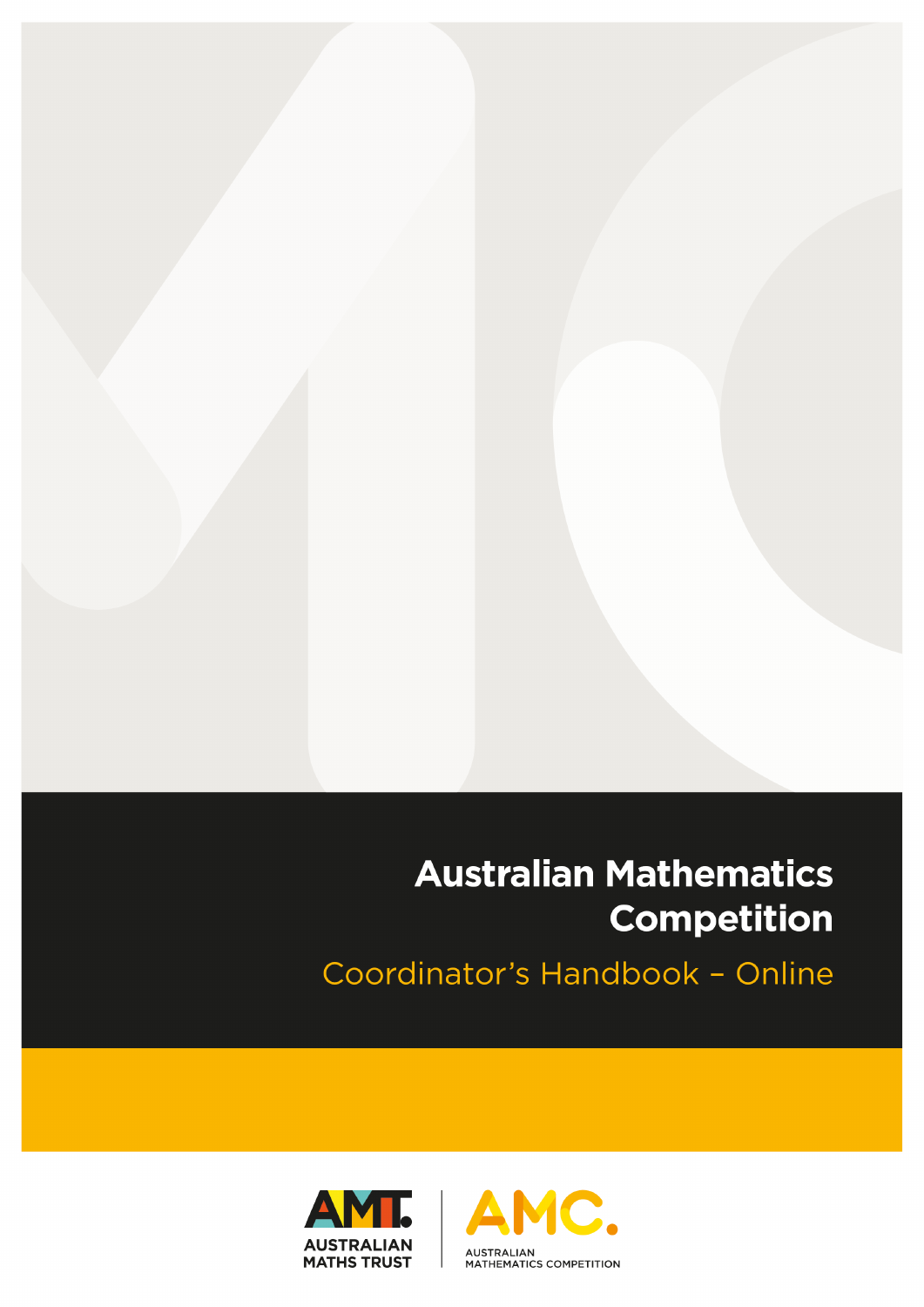# AMC.

# **TABLE OF CONTENTS**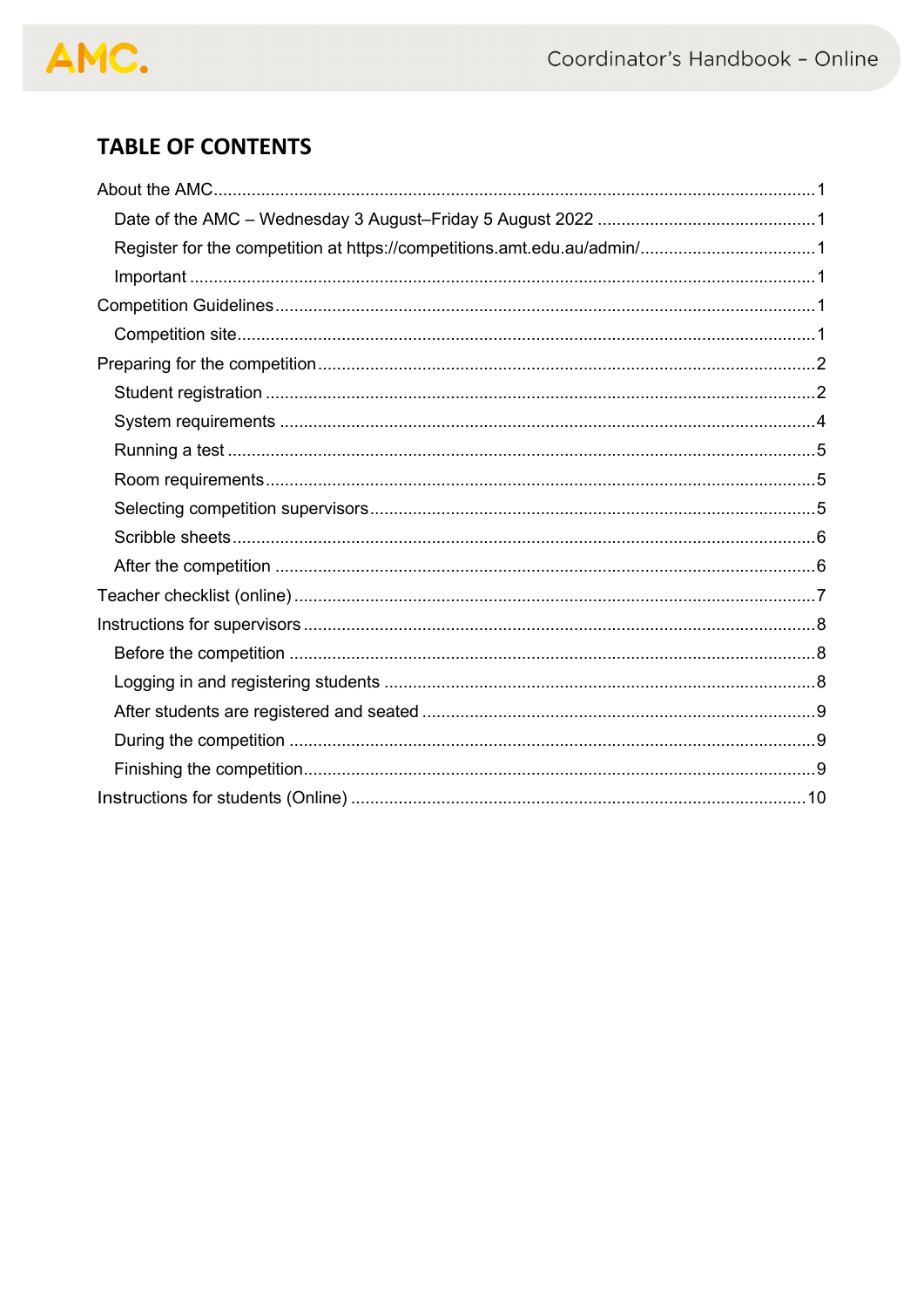# AMC.

# **ABOUT THE AMC**

The Australian Mathematics Competition (AMC) has 25 multiple-choice questions and five questions that need whole number answers. Students should attempt as many questions as they can. They are not penalised for an incorrect answer. The earlier problems may use more familiar mathematics while the later problems are more difficult. These later problems are intended to challenge the student, and require more sophisticated problem-solving skills.

## **Date of the AMC – Wednesday 3 August–Friday 5 August 2022**

There will be a window to sit the online AMC between 7 am Wednesday 3 August and 6 pm Friday 5 August (Australian Eastern Standard Time). This is to help schools that may have limited access to computers and those in different time zones. Sitting the AMC online on an earlier date will not be possible. Sitting the AMC on a later date may be permitted when there are compelling reasons, however students would be transitioned to the paper version of the competition. Contact AMT on (02) 6201 5136 or at amc@amt.edu.au for more details. Supervisors should conduct the competition in a controlled environment according to the Competition guidelines.

**Duration:** The competition takes 60 minutes for the Middle Primary and Upper Primary divisions and 75 minutes for the Junior, Intermediate, and Senior divisions. Please allow extra time for student registration and competition administration.

## **Register for the competition at https://competitions.amt.edu.au/admin/**

To register students, a teacher will need their registered username and password. If these are not known, a teacher can register themselves and this will be approved by AMT. Teachers enter student numbers for the competition and pay the correct entry fees.

## **Important**

To make sure the school details are correct on your certificates, please let us know if your school details or contact information have changed by emailing us at amc@amt.edu.au.

## **COMPETITION GUIDELINES**

Please notify supervisors of these rules:

- No student may sit more than one division of the competition.
- No student is to leave the room during the AMC unless accompanied by a supervisor. Students are to stay in the room until the AMC finishes.
- Students are NOT permitted to supervise the AMC.

Supervisors must collect all scribble sheets from students on the day of the AMC. If students would like their scribble sheet back, have them write their name on the front and return it to them after 28 September 2022.To maintain the integrity of the AMC and to identify outstanding students, the AMT reserves the right to re-examine students before deciding whether to grant official status to their score.

## **Competition site**

The AMC competition site is at https://competitions.amt.edu.au/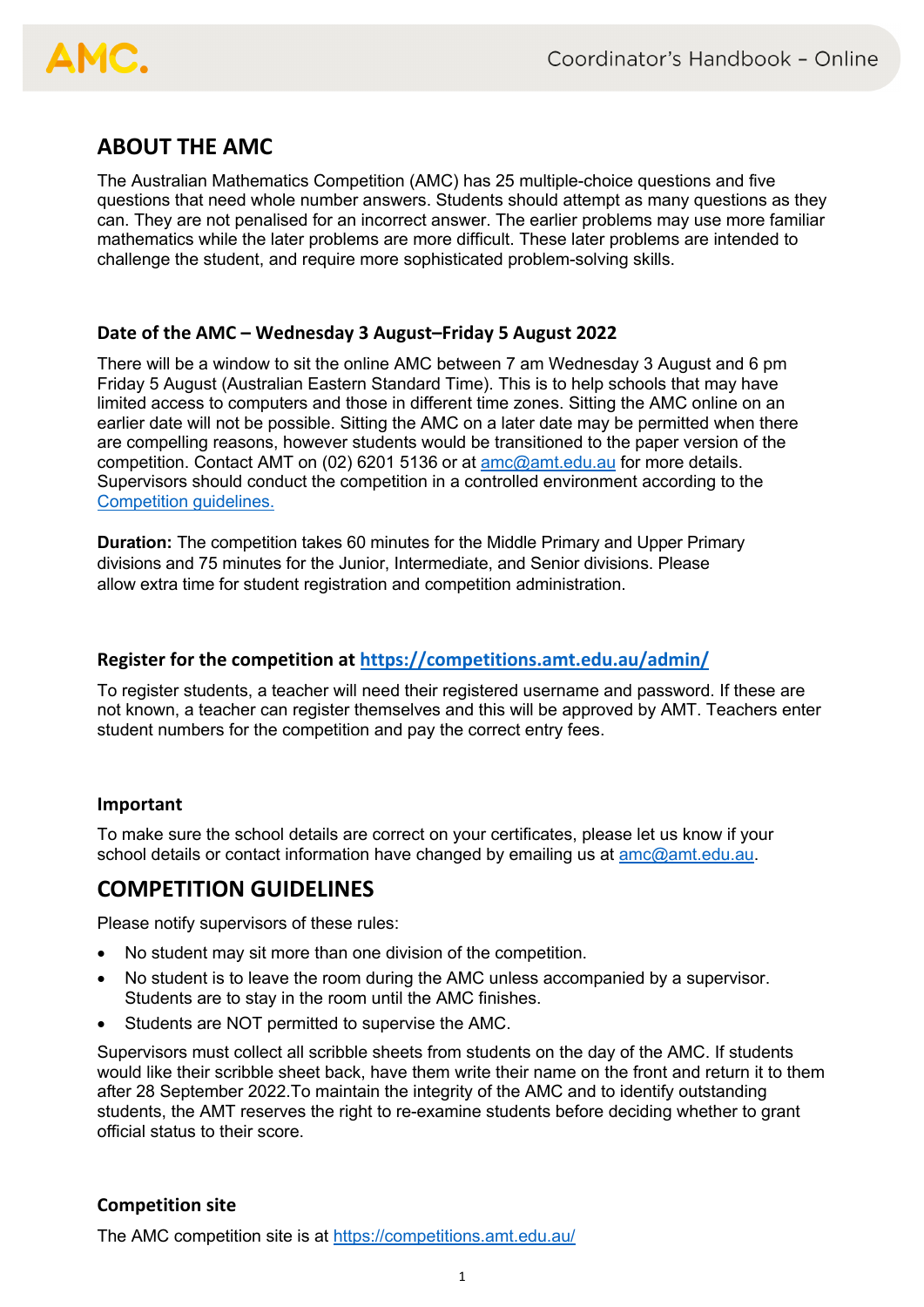

## **PREPARING FOR THE COMPETITION**

#### **Student registration**

Students register individually for the AMC online on the day of the competition.

To prepare for this, a teacher should go to https://competitions.amt.edu.au/admin, log in and click on **Students**.

For online competitions, a list of generated usernames will display. The usernames are different for each competition. To select only the usernames for AMC, enter 'amc' in the username box.

| <b>Students</b> |                               |           |           |                   |             |               |               |  |
|-----------------|-------------------------------|-----------|-----------|-------------------|-------------|---------------|---------------|--|
|                 | <b>Name</b>                   |           |           |                   |             |               |               |  |
|                 | amc<br>Username <sup>[</sup>  |           |           |                   |             |               |               |  |
|                 | usr class                     |           |           |                   |             |               |               |  |
|                 | usr grade                     |           |           |                   |             |               |               |  |
|                 | Show participated only $\Box$ |           |           |                   |             |               |               |  |
| <b>New</b>      | <b>Create Skeleton Users</b>  |           |           |                   |             |               |               |  |
| <b>Name</b>     | <b>Username</b>               | usr class | usr grade | <b>Extra time</b> | Gender      | <b>Source</b> |               |  |
|                 | amc2020019                    |           | 100       | $\mathbf 0$       | unspecified | Order (ref.)  | Delete        |  |
|                 | amc2020020                    |           | 100       | $\mathbf 0$       | unspecified | Order (ref.)  | <b>Delete</b> |  |
|                 | amc2020021                    |           | 100       | $\mathbf 0$       | unspecified | Order (ref.)  | Delete        |  |
|                 | amc2020022                    |           | 100       | $\mathbf 0$       | unspecified | Order (ref.)  | Delete        |  |
|                 | amc2020023                    |           | 100       | $\mathbf{0}$      | unspecified | Order (ref.)  | Delete        |  |
|                 | amc2020024                    |           | 100       | $\mathbf 0$       | unspecified | Order (ref.)  | Delete        |  |
|                 | amc2024892                    |           | 100       | $\mathbf{0}$      | unspecified | Order (ref.)  | Delete        |  |
| Export CSV      | <b>Export XLS</b> Export HTML |           |           |                   |             |               |               |  |

Underneath this list are three export file icons, one creates a CSV file, one an XLS file and one creates a HTML document

We recommend using the HTML version because it is the most user-friendly way to distribute student passwords on the day.

Click on the 'Export HTML' button to download the sheet (as shown above).

This will download a file with student usernames and logins. Clicking on the download will display a webpage. There will be no Firstname or Lastname shown unless you've previously edited each student record within the competition portal to include these details.

If you print this webpage (Ctrl+P) it will format as the example below. You can then cut these out and distribute to the students. Please make sure you print these as single sided

| <b>AMT.</b><br><b>AUSTRALIAN</b><br><b>MATHS TRUST</b> | <b>AMT Contest System</b><br>competitions.amt.edu.au |                                  |                                  |                                          |                                  |                                         |                                  |
|--------------------------------------------------------|------------------------------------------------------|----------------------------------|----------------------------------|------------------------------------------|----------------------------------|-----------------------------------------|----------------------------------|
| Usemame: amc010082<br>Password: Password:              | Username: amc020049<br>Password: FOULUT9             | Username: amc030056<br>Password: | Username: amc040011<br>Password: | Username: amc050061<br>Password: rupzuul | Username: amc060066<br>Password: | Usemame: amc070058<br>Password: FIUUTIU | Username: amc080006<br>Password: |

We recommend this version because it gives consistent sizing for usernames and passwords and enables faster cutting out of usernames than the Excel version. It will fit 33 student usernames per A4 Sheet

• **VERY IMPORTANT**: Do NOT issue passwords to students until the competition lesson.

#### *Spreadsheet Versions*

If you choose XLS or CSV, these files have 7 columns: Year at School, Grade, Firstname, Lastname, Username, Password and Gender. You can print these and hand them to students immediately before the competition so they can log in using the supplied username and password, then enter their personal details. Please note, you will need to expand the field column width to view all the passwords.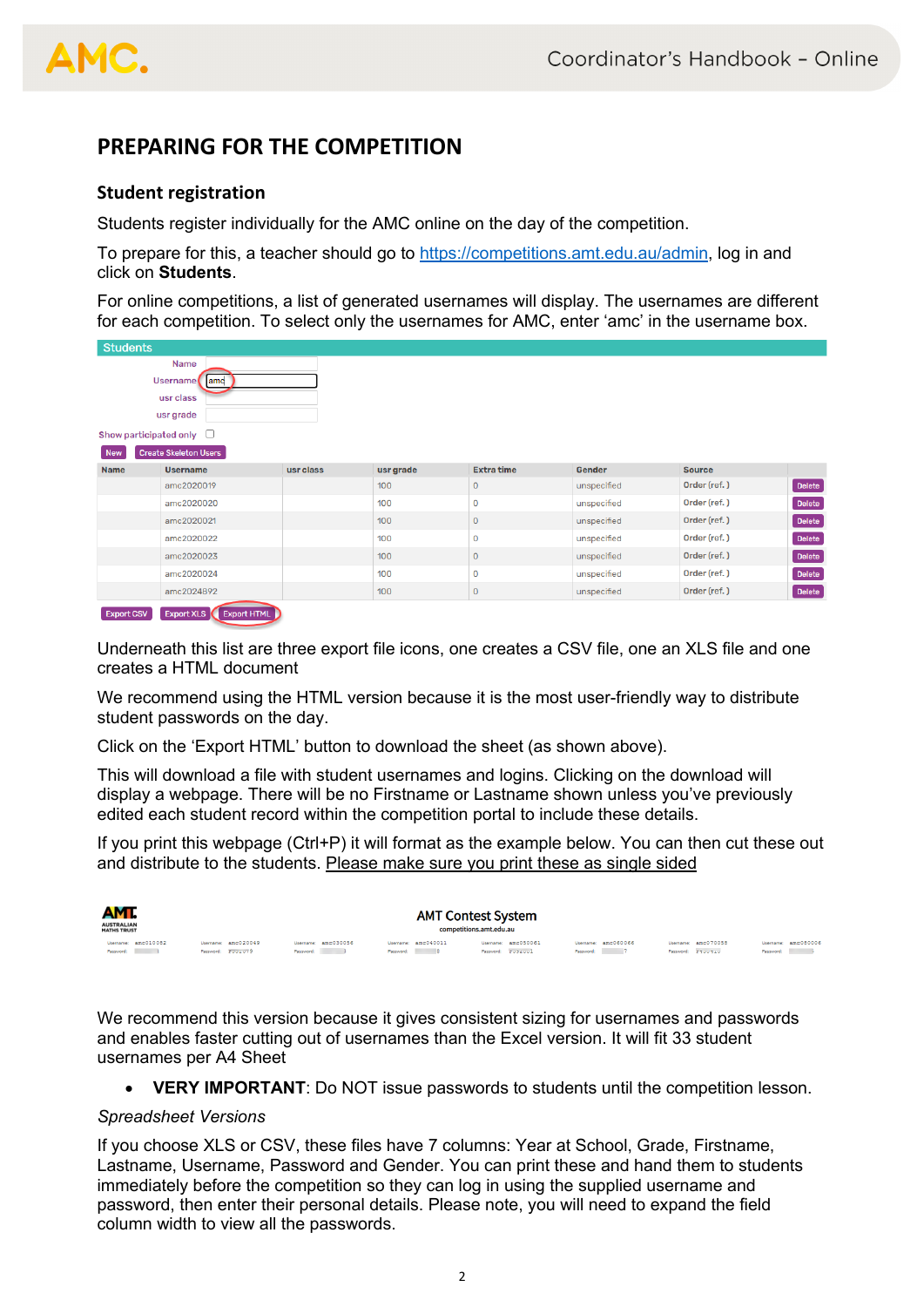

When it is competition time, students should go to https://competitions.amt.edu.au/ and click on LOGIN at the top-right (see below). They then enter their AMC username and password and click the green Login button.

| <b>AMT.</b><br><b>AUSTRALIAN</b><br><b>MATHS TRUST</b> |                     |       |  |  |  |
|--------------------------------------------------------|---------------------|-------|--|--|--|
| WELCOME                                                | <b>COMPETITIONS</b> | LOGIN |  |  |  |
| Username<br>Password<br>Login                          |                     |       |  |  |  |

Students will be prompted to enter their first name, last name and class (i.e. school year), birthdate and gender and click the Save button.

| <b>MATHS TRUST</b>                                                     |                                       |
|------------------------------------------------------------------------|---------------------------------------|
| <b>WELCOME</b><br><b>COMPETITIONS</b><br><b>PROFILE</b><br>LOGOUT      | $\bullet$                             |
| Profile                                                                |                                       |
| Please enter your data carefully.                                      |                                       |
| Click on 'Save' to save your input!                                    |                                       |
| First name                                                             |                                       |
| Last name                                                              | $\overline{2}$                        |
| Year at School                                                         | 3                                     |
| <b>Birthdate</b>                                                       | $\boxed{01}$<br>01<br>19 <sub>4</sub> |
| Gender                                                                 | 5<br>unspecified<br>$\check{ }$       |
| Please tick if you are of Aboriginal or Torres Strait Islander descent | 6<br>$\Box$                           |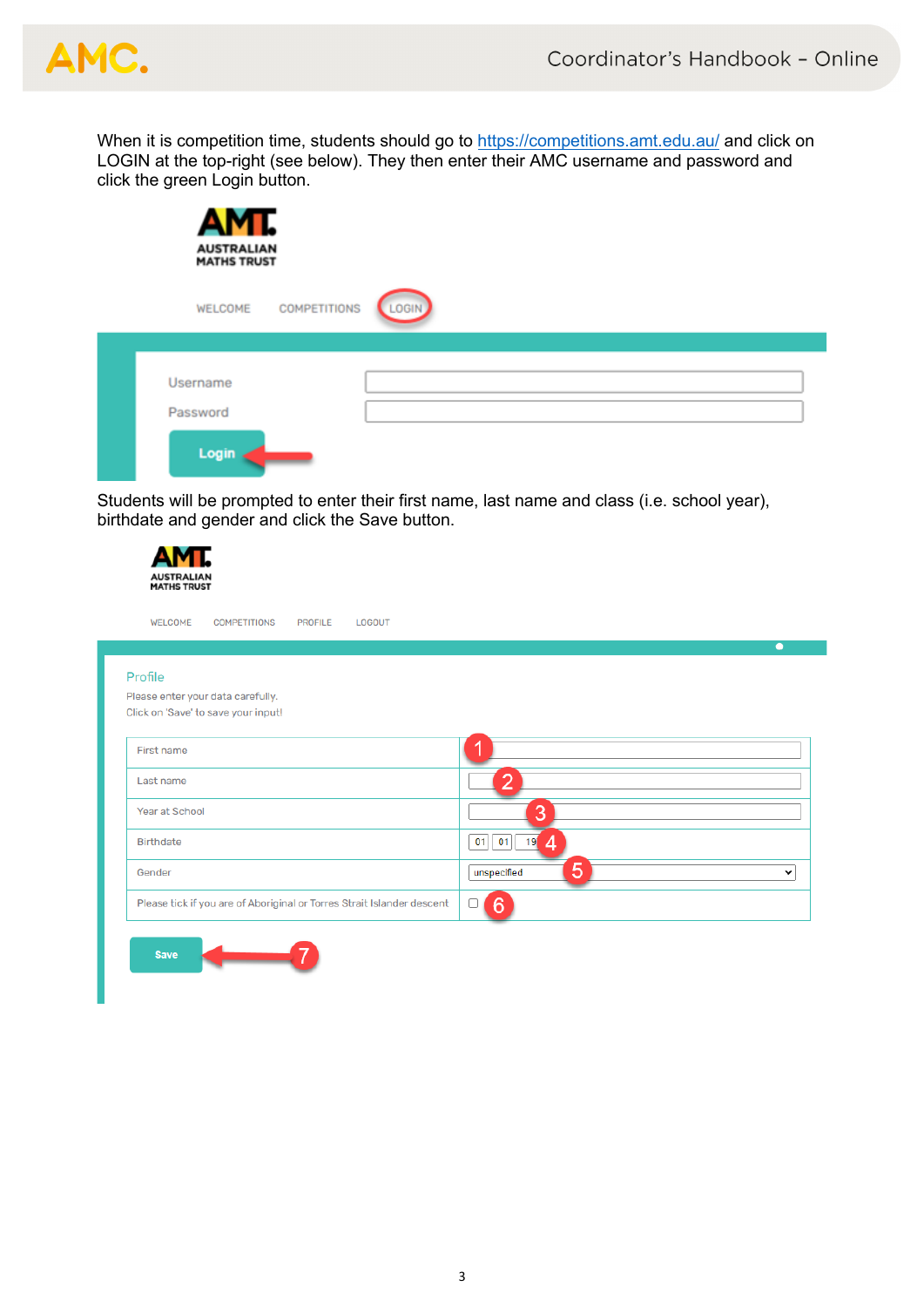

After clicking Save, students will see this message (see below).

| COMPETITIONS<br><b>WELCOME</b><br>PROFILE<br><b>LOGOUT</b>                          |                  |
|-------------------------------------------------------------------------------------|------------------|
|                                                                                     |                  |
| Your information has been saved. Click on 'Competitions' to start your competition. |                  |
|                                                                                     |                  |
| Profile                                                                             |                  |
| Please enter your data carefully.                                                   |                  |
| Click on 'Save' to save your input!                                                 |                  |
|                                                                                     |                  |
| First name                                                                          |                  |
| Last name                                                                           | $C_1 = 0$        |
| Year at School                                                                      | $\overline{7}$   |
| <b>Birthdate</b>                                                                    | 01<br>1970<br>01 |
| Gender                                                                              | unspecified<br>v |

Students then click on Competitions to see a list of the competition(s) to which they have access. The student selects the correct division and year from the list. The clock will begin as soon as they click **Start**.

#### **System requirements**

The online competition application is cloud-based and only needed broadband connectivity and an internet browser. There is no software installation needed.

The easiest way to check compatibility is to organise each class taking part in the competition to try one of the practice sets, in the room where they will do this year's competition. You can find these at https://competitions.amt.edu.au/

**VERY IMPORTANT:** Do NOT issue students their usernames and passwords before the event. This could embarrass your students. If they log in to the competition before the set time at your school, they will find themselves out of time on competition day. It may look like they had tried to cheat. **They do not need to log in to use the practice sets.**

#### **If the students can do the practice sets without difficulty, then skip to the Room requirements section.**

Make sure that student accounts on your system are allowed to use JavaScript.

Make sure all your students can log in to their accounts and are not blocked by any school filters from using this address: https://competitions.amt.edu.au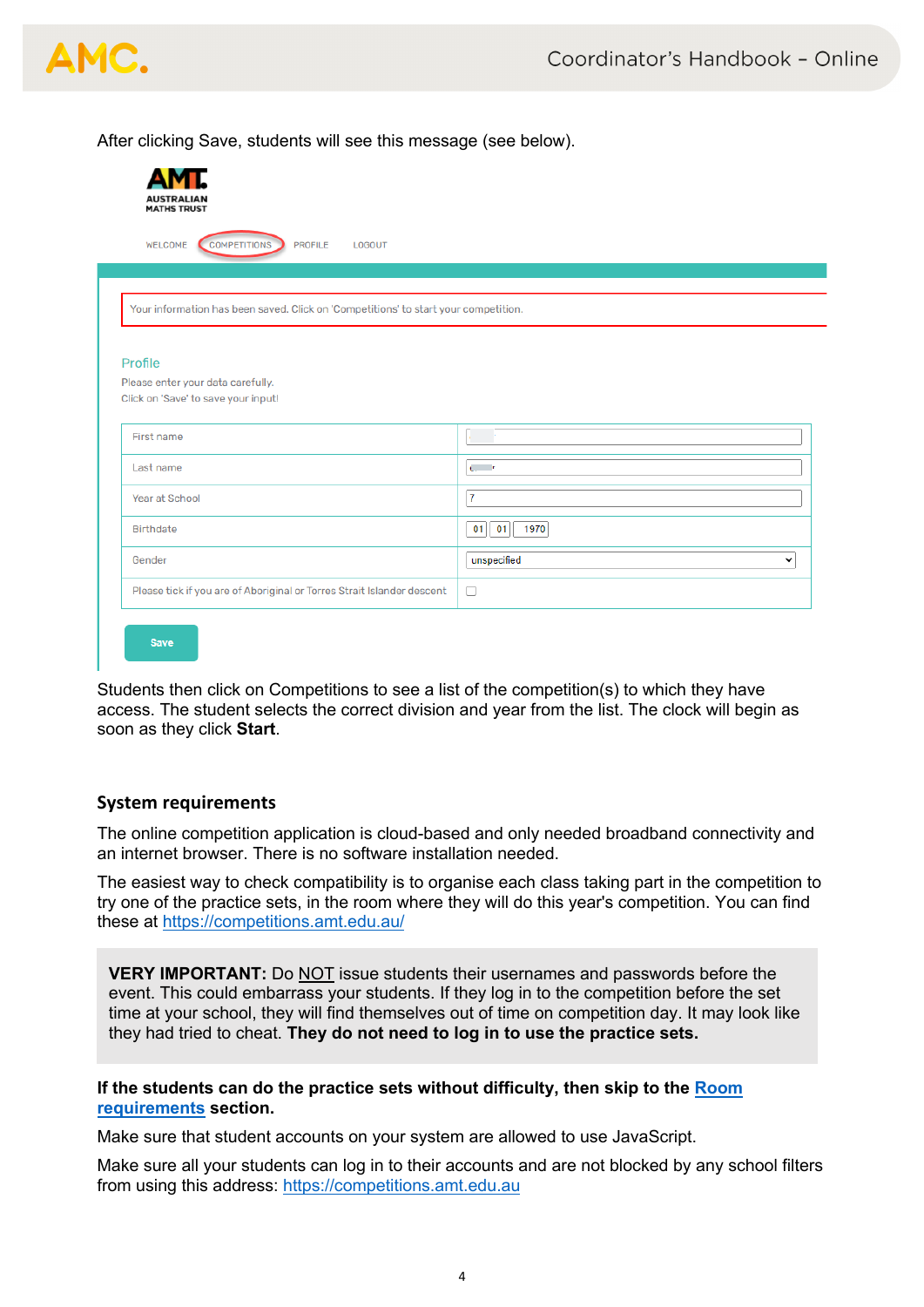

Run a thorough test of each lab to be used for the competition in case the computers have been set up with different permissions. If you are using iPads or other tablets also run a test on those.

Ask your IT Manager how many different student account types they have set up and test them all.

#### **Running a test**

- 1. Login to a computer with a student's school account. If your school has different permissions for different age groups, then it is wise to use the most restricted student account for testing.
- 2. Open a browser and go to https://competitions.amt.edu.au
- 3. Click on COMPETITIONS.
- 4. Click on one of the links to test.
- 5. Feel free to let your students try these themselves. They will not need to log in.

**VERY IMPORTANT:** Do NOT issue passwords to students until the lesson when they are doing the competition.

#### **Room requirements**

The competition needs to be conducted in a quiet area under supervision. The following should be available:

- 1. desks, chairs, and computers or tablets with internet access (one device per student and cannot be a mobile phone)
- 2. ample supply of pencils and scrap paper
- 3. pocket and scientific calculators are optional for the primary papers only
- 4. whiteboard or blackboard and a clock visible to all students (optional but recommended).

#### **Selecting competition supervisors**

An authorised supervisor may be a competition teacher, or any other staff member authorised to supervise the competition. Students are NOT permitted to supervise the AMC under any circumstance.

- 1. One supervisor per 40 or fewer students is required.
- 2. A supervisor must supervise students for the duration of the online competition to make sure 'fair play' by all the students.
- 3. The supervisor to bring a mobile phone in case they need to contact the AMT. While not essential, a computer may be useful.
- 4. Review Instructions for supervisors for guidelines on how a supervisor should conduct the competition. Photocopy, complete, and distribute this document to each supervisor.
- 5. We strongly recommend that you meet with supervisors at least once before the competition to go over the entire competition process.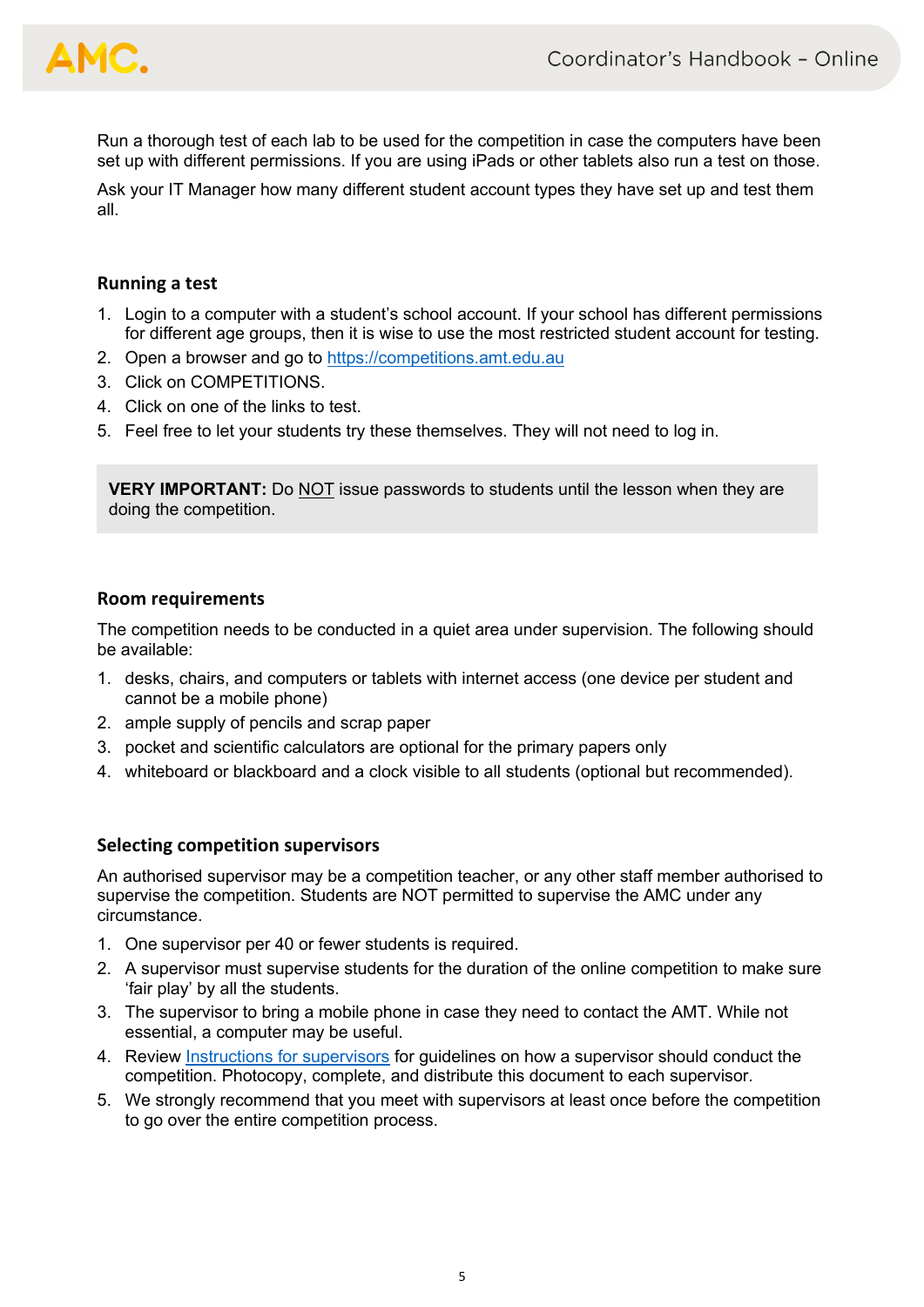

#### **Scribble sheets**

Scribble sheets are diagrams and figures from the actual competition papers to help students. They will be available to teachers for download a few days before prior to the competition under **Documents** on the registration website.

Print these sheets (one set for each student in each division of the competition) and keep them in a secure place. Distribute them to supervisors to give to the students on the day of the competition.

#### **After the competition**

After the competition, AMT will send student results to the school email contact and later, a copy of the 2022 AMC solutions. Certificates for students will follow in the mail.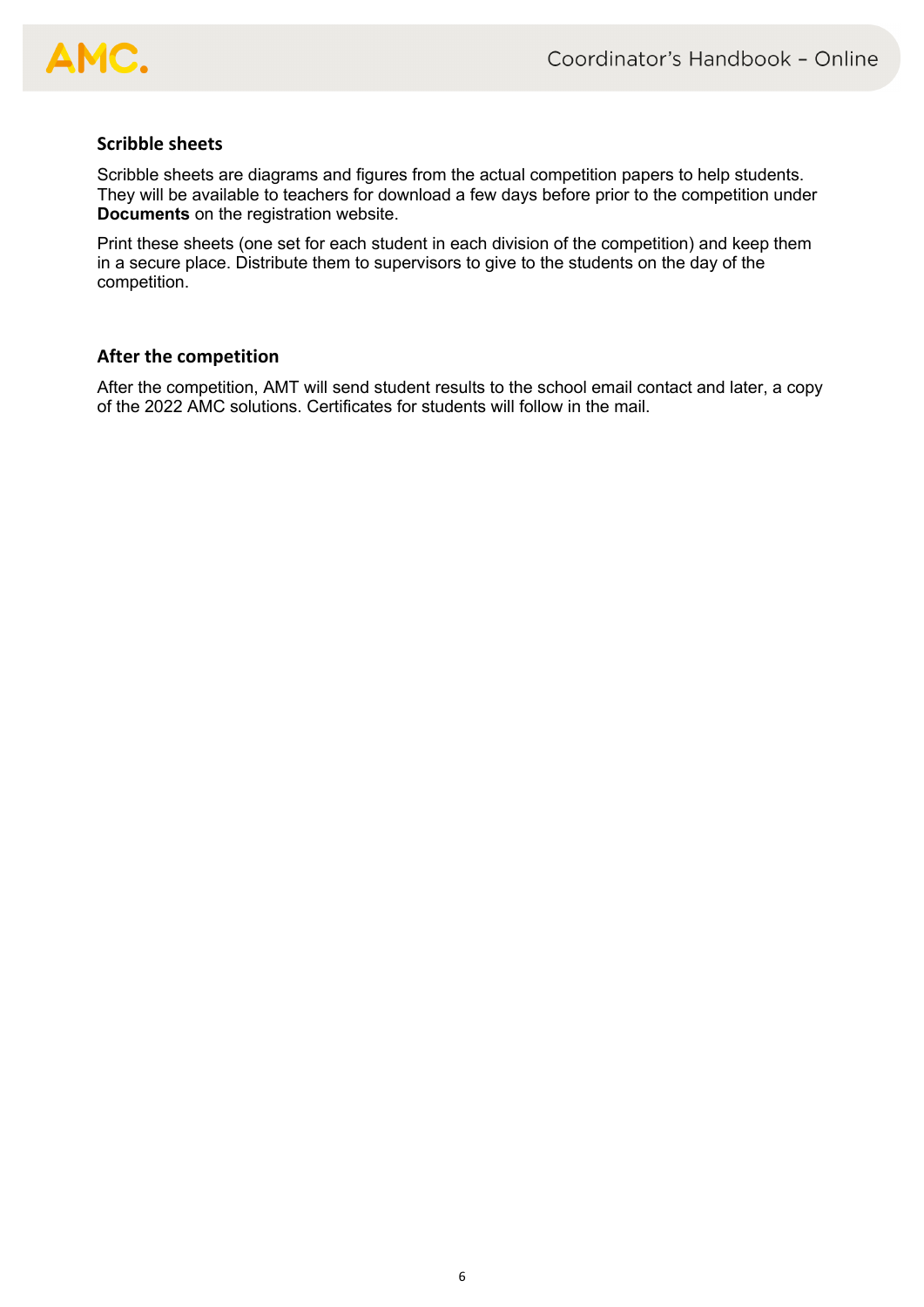

## **TEACHER CHECKLIST (ONLINE)**

- $\Box$  Register for the competition at https://competitions.amt.edu.au/admin
- $\Box$  Identify supervisors for the competition. See Selecting competition supervisors for more information. For each supervisor, fill out and distribute a copy of Instructions for supervisors for their careful review. We suggest you complete the table below, so you have all supervisor details in one spot.

| Supervisor's name | <b>Class</b> | Location | <b>Time</b> |
|-------------------|--------------|----------|-------------|
|                   |              |          |             |
|                   |              |          |             |
|                   |              |          |             |
|                   |              |          |             |
|                   |              |          |             |

- $\Box$  Confirm compliance with system and room requirements in every room. See Preparing for the competition for more information.
- $\Box$  Meet with supervisors before the competition to go over the process.
- $\Box$  One week before the competition, send a reminder to students with the competition date and time and confirm supervisor arrangements with staff.
- $\Box$  A few days before the competition, download, print and distribute scribble sheets to supervisors. See Scribble sheets for more information. Do not distribute to students until just before the competition.
- $\Box$  A few days before the competition, download, print and distribute student login details to supervisors. See Student registration for more information.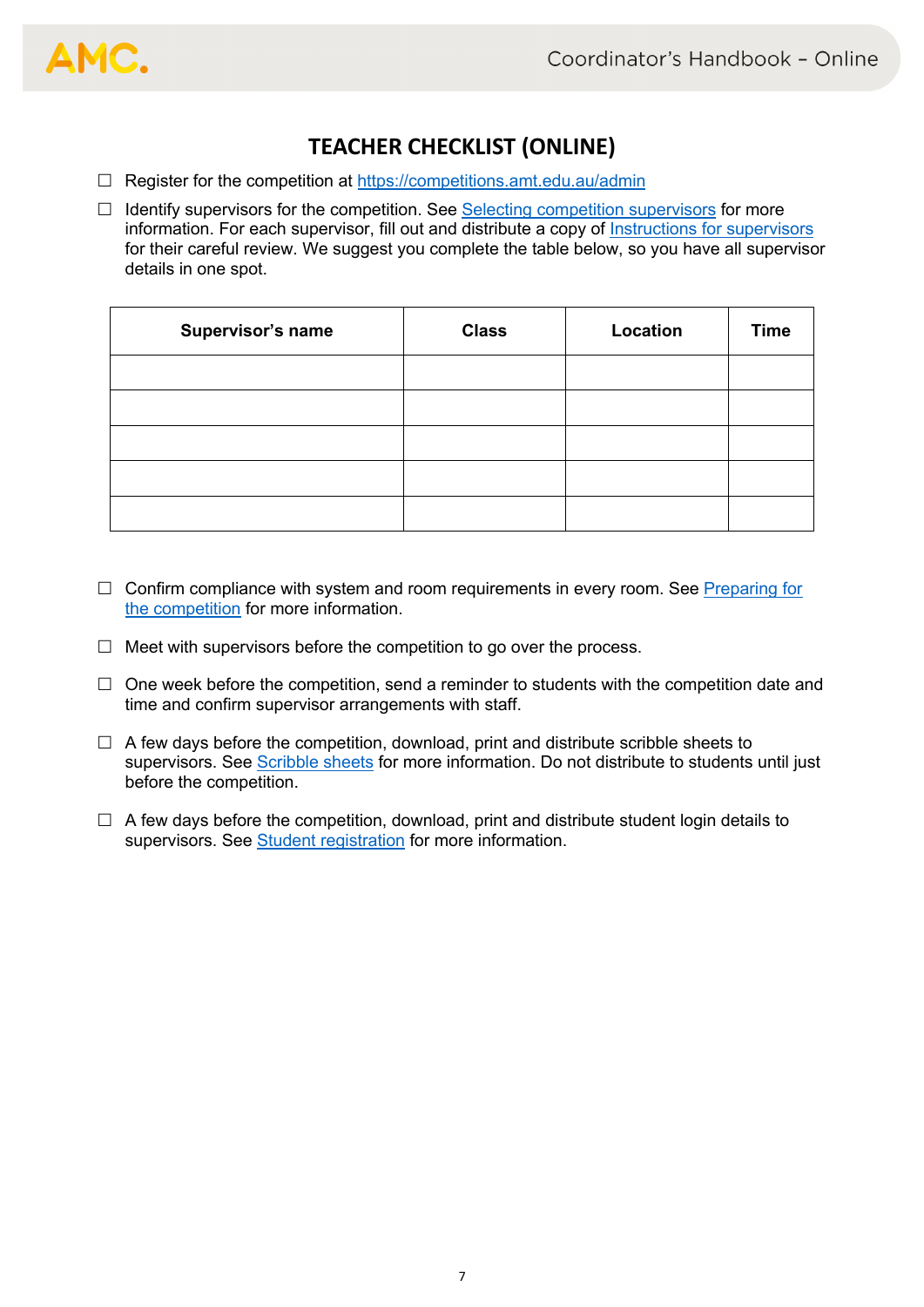## **INSTRUCTIONS FOR SUPERVISORS**

Competition URL for teachers: https://competitions.amt.edu.au/admin/ Competition URL for students: https://competitions.amt.edu.au/

| Supervisor's name |          |  |  |  |  |
|-------------------|----------|--|--|--|--|
| Class             | Location |  |  |  |  |
| Time              |          |  |  |  |  |

#### **Before the competition**

- 1. Go to the competition URL for teachers: https://competitions.amt.edu.au/admin/
- 2. Collect student usernames, password, and scribble sheets, one per student, from the competition platform https://competitions.amt.edu.au/admin/ or from your organising teacher. Place them face down on each desk.
- 3. Make sure there is an adequate supply of spare pens or pencils and scrap paper.
- 4. Provide a safe place to store students' mobile phones.
- 5. Arrange the desks so that no student can see the computer screen of another student in the same division.
- 6. Write the competition URL on a whiteboard.

**Browser requirements:** JavaScript must be enabled in your browser.

#### **Logging in and registering students**

Before beginning, make sure that every student in the room is registered and ready to begin the competition.

- 1. Each student must have their browser open at the competition URL: https://competitions.amt.edu.au
- 2. Students should then login using their username that starts with 'amc' and the password provided.
- 3. Students will be prompted to fill out their details including first name, last name and class (i.e. school year), birthdate and gender and click the Save button.
- 4. If competing in a non-Australian jurisdiction, you will need to check the Australian school year equivalent form and note the school year/s applicable. Australian school year level equivalents are at http://www.amt.edu.au/wp-content/uploads/2019/03/School-yearequivalents-CAT-and-AMC.pdf
- 5. Once a student has logged in and registered, they should click on COMPETITIONS again and select the correct paper for their division and year, one of: Middle Primary (Year 3), Middle Primary (Year 4), Upper Primary (Year 5), Upper Primary (Year 6), Junior (Year 7), Junior (Year 8), Intermediate (Year 9), Intermediate (Year 10), Senior (Year 11), Senior (Year 12). **Students should only click the Start button when the class is ready to begin.**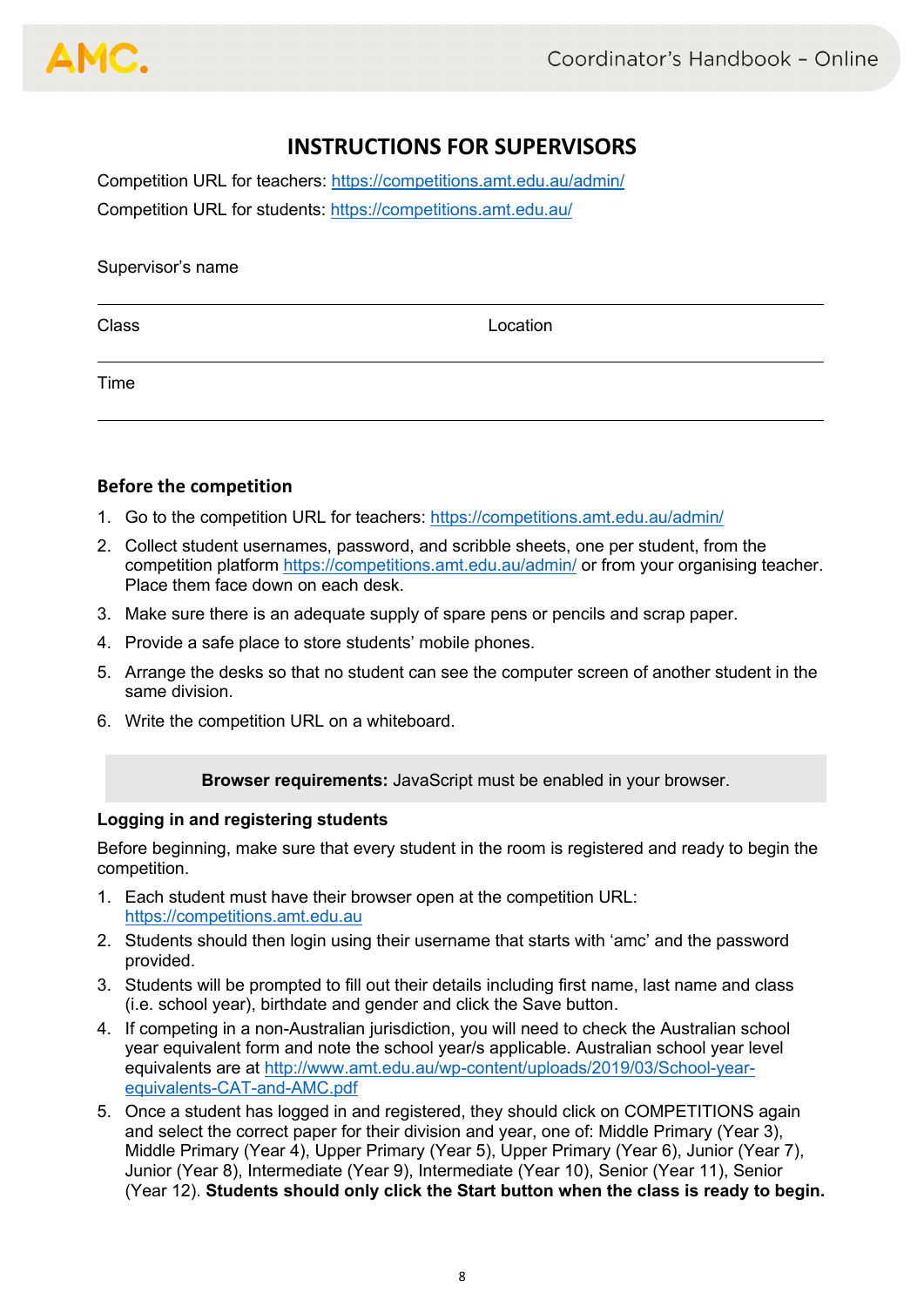

After students are registered and seated

- 1. Check that each student:
	- **has** a pen or pencil, scribble sheets and access to scrap paper
	- **has** the competition start page showing on their computer and no other tabs or windows are open
	- **does not have** a mobile phone at their desk
	- **has not** brought aids other than pocket and scientific calculators (primary only) and language dictionaries (check dictionaries for loose pages or insertions).
- 2. Read out the following instructions and make sure that students understand them:
	- There are 30 questions. Questions 1–10 are 3 marks each, questions 11–20 are worth 4 marks and 21 to 25 are worth 5 marks. Questions 26 to 30 are worth 6, 7, 8, 9, and 10 marks respectively.
	- The first 25 questions are multiple choice with 5 choices. The last 5 questions need an integer answer from 0–999.
	- You may have the competition window ONLY open on your device; you may use pocket and scientific calculators (Middle and Upper Primary only).
	- Use the scribble sheets supplied to help in questions with diagrams.
	- You can skip questions and return to earlier questions using the menu.
	- You have 60 minutes (Middle and Upper Primary) or 75 minutes (Junior, Intermediate, and Senior) to complete the competition.
	- Press **Start** when ready. The timer starts automatically once you do.

#### **During the competition**

- 1. Please make sure that examination conditions are maintained. Supervisors will need to be vigilant that students are not accessing any windows other than the competition site. Record and report any breach of regulations to the AMT.
- 2. If any student experiences a serious computer malfunction, move the student to another computer where they can log in again and continue. Note: the timer will continue to count down during the move.
- 3. If a student needs to leave the room, a supervisor must accompany the student; otherwise, the student will not be re-admitted.
- 4. If conducting multiple sessions at different times, please collect all scribble sheets immediately after each session to minimise sharing of questions.
- 5. Make sure no student leaves the competition area until the last student finishes.

#### **Finishing the competition**

- 1. The competition will finish automatically when time has elapsed. Any answers the student has submitted will be saved automatically when the time has elapsed. A student can also click on 'End competition' at any time.
- 2. Please collect all scribble sheets from students. If students would like them back, please have them write their name on the sheet. You can hand them back after 28 September.